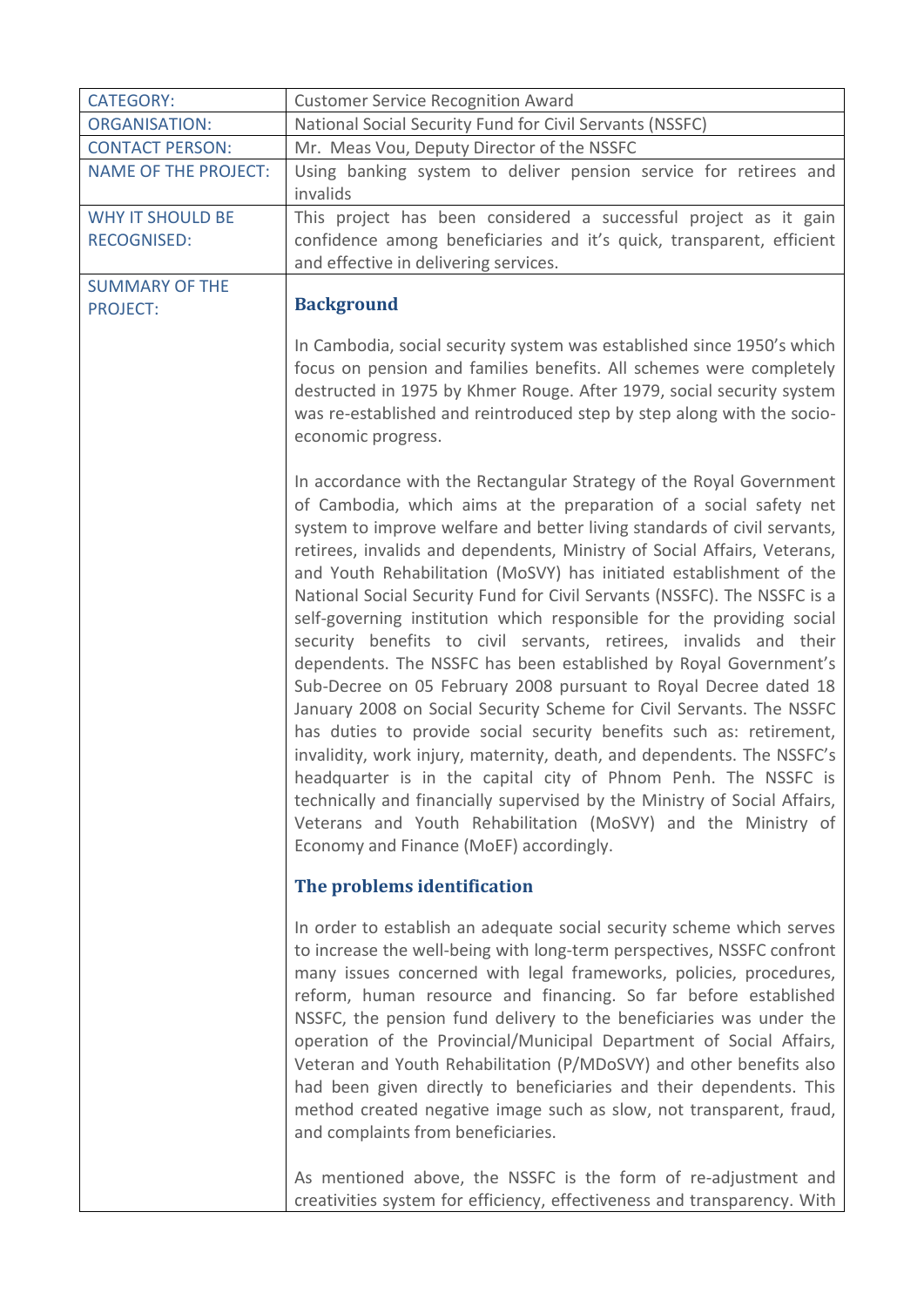this role, the pension delivery is the priority technical support for NSSFC's beneficiaries to resolve the hindrances.

### **Objectives**

This project has objectives to establish the technical manual system to support the pension benefits delivery of NSSFC. Regarding problems identification and the objectives, there are three main goals which have to be carried out to meet the objective of project.

- **Goal 1** : Analysis on pension services delivery and finding the potential commercial bank.
- **Goal 2** : Create cooperation and MoU with commercial bank as partner.
- **Goal 3** : Conducting annum analysis and review commercial bank services.

Regarding the goals; the project was divided into three parts of implementation. First part focuses on finding the quality of pension delivery systems and research for the best commercial bank which meets the criteria of NSSFC. Second part focuses on legal instruments and creation of memorandum of understanding with the qualifying bank. Third part is the important part that focuses on acute work of the operation which includes monitoring and evaluation of the services.

### **Target beneficiaries**

The target beneficiaries of this project are civil servants, retirees, invalids, dependents, and others stakeholder who work closely with social security system.

# **Methodology**

- Research the pension system related to civil servants.
- Research the modeling and method of pension delivery.
- Consult experts and report on service delivery.
- Research on the potential commercial bank.

# **Period of the project**

The project started from 2011 until now.

# **Feasibility analysis**

Since 2012, NSSFC have been providing pension benefits to retirees, invalidities and their dependents through the banking system. In early 2013, the NSSFC has covered the whole country in delivering services though banking system. Two outstanding commercial banks have been used as partners of the NSSFC, the CANADIA Bank and ACLEDA Bank, for delivering pension benefits. With the service delivery reform, beneficiaries have been very satisfied and have confidence in the new